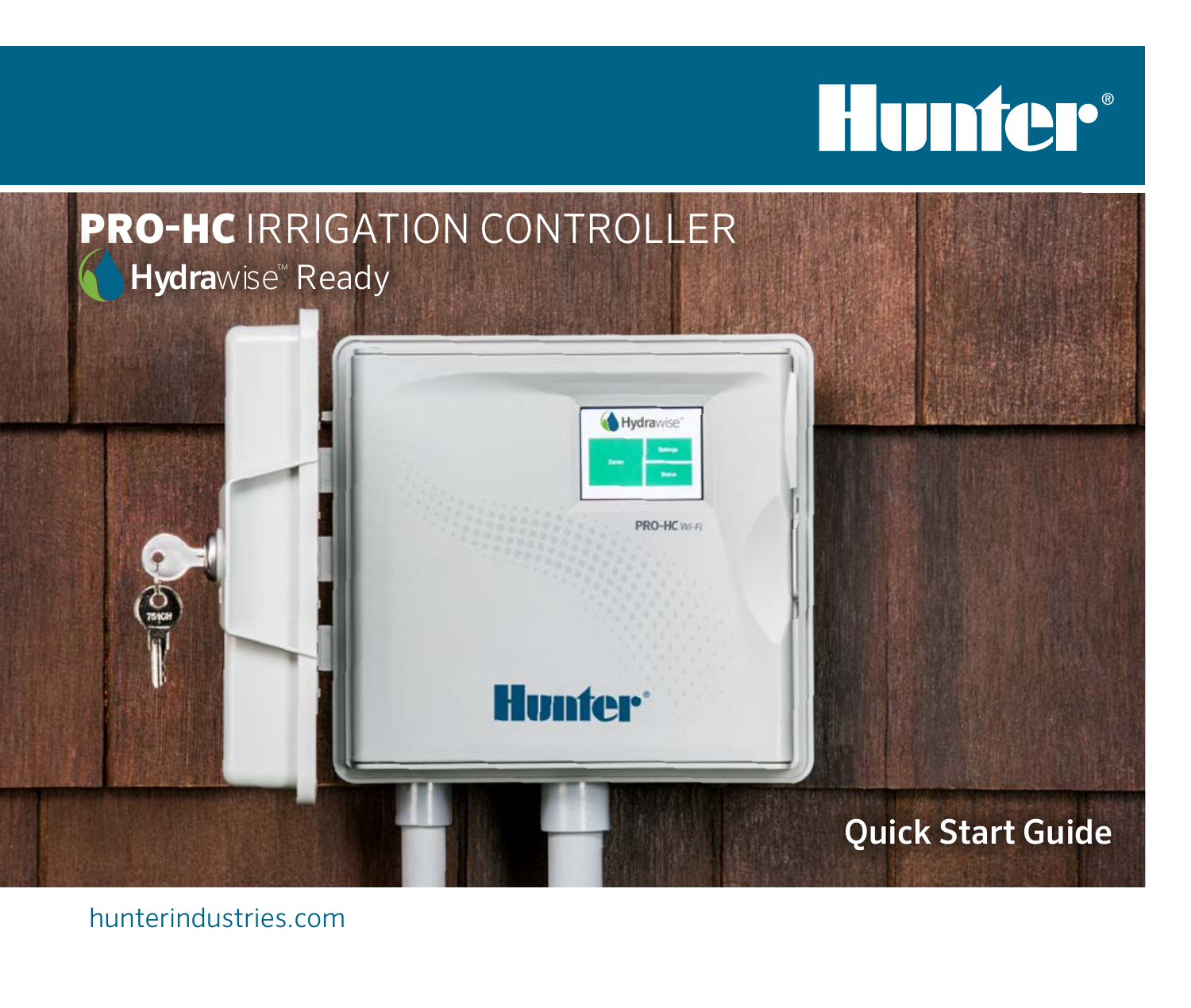# TABLE OF CONTENTS

| Installation                             | 3 |
|------------------------------------------|---|
| <b>Connecting AC Power</b>               | 5 |
| <b>Connecting Station Wires</b>          |   |
| <b>Connecting Sensors or Flow Meters</b> | я |
| Connecting to a Wi-Fi Network            | q |
| <b>App Configuration</b>                 |   |

## PRO-HC SUPPORT

Thank you for purchasing the Hunter Pro-HC Controller. This Quick Start Guide will help you install and configure the Pro-HC Controller and connect to Wi-Fi. For support of the Hydrawise™ cloud software or help with your Hydrawise account, please visit hunter.direct/prohchelp.

#### Your Pro-HC box contains:

- A Pro-HC Wi-Fi controller
- 24 VAC transformer (indoor model) or built-in transformer (outdoor model)
- Three screws and three wall anchors for wall mounting
- Three wire nuts for U.S. outdoor and one Terminal block for European outdoor models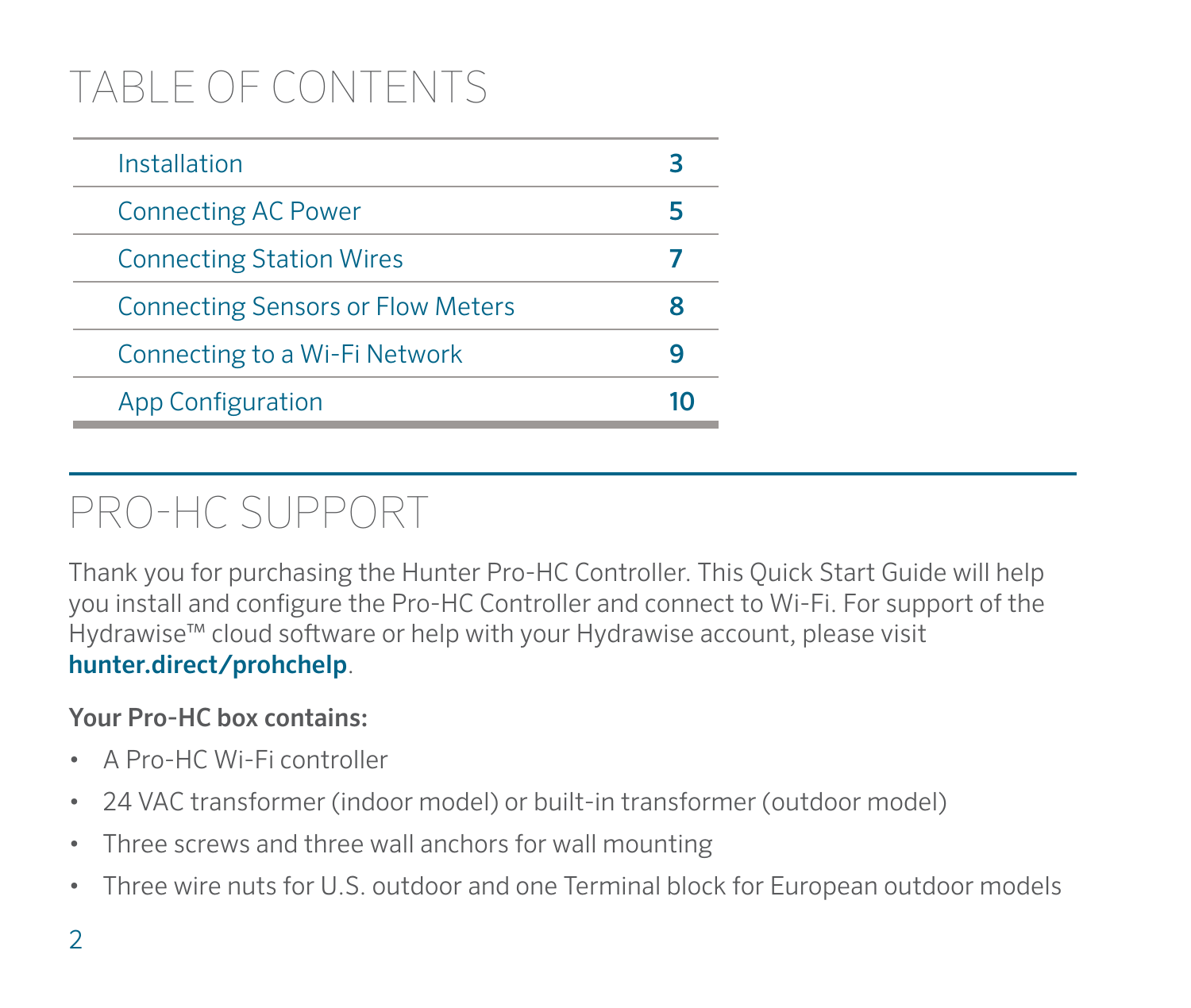# INSTALLATION

### Installing the Pro-HC Controller

Start by choosing a location with good Wi-Fi coverage. Wi-Fi coverage can be easily tested using a smartphone. A signal strength of two or three bars is recommended. Wi-Fi connectivity can also be tested on the Pro-HC itself (signal strength is shown when you select a wireless network).

#### Mounting the controller to a wall

All necessary hardware is included for most installations.

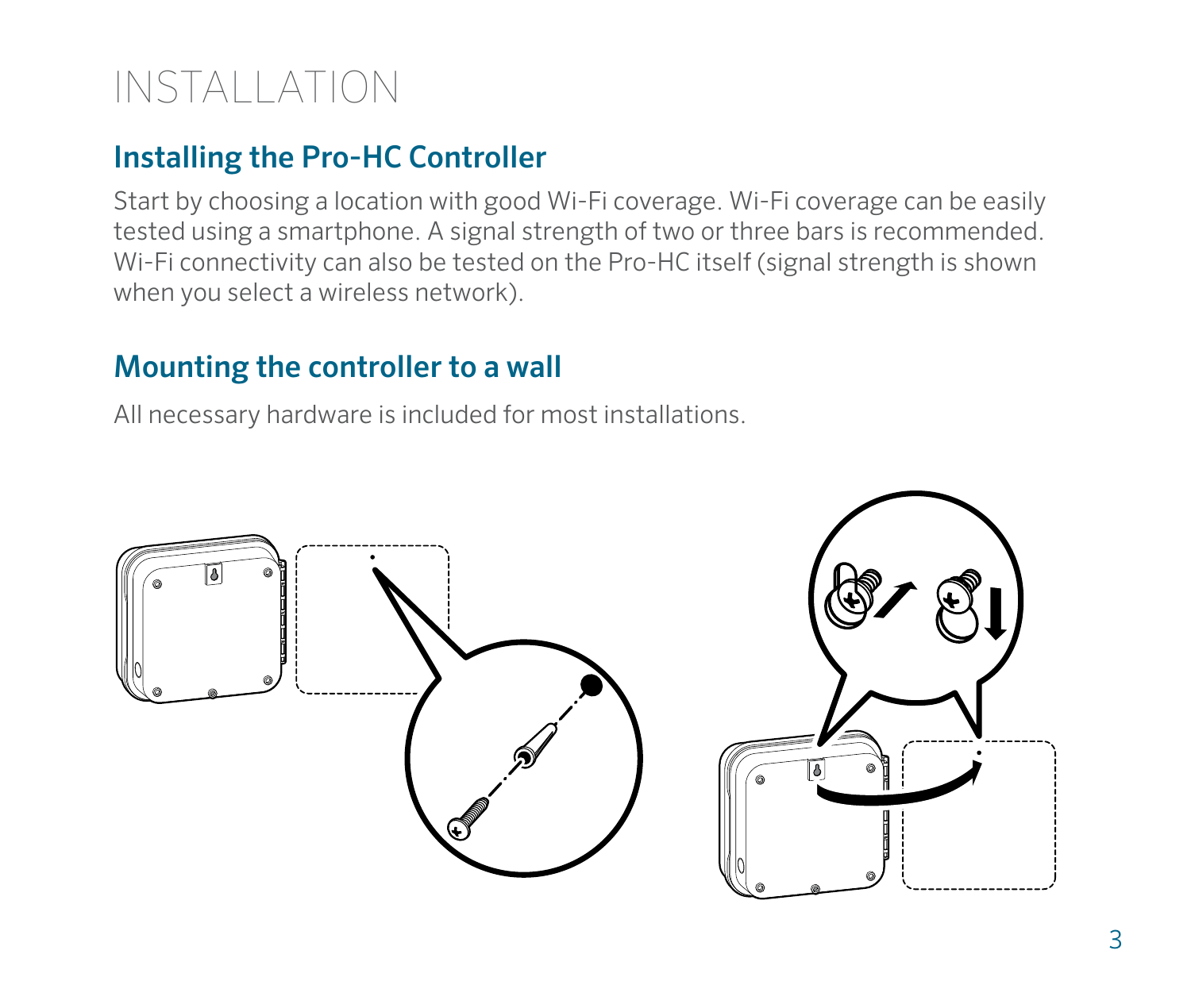#### Mounting the controller to a wall *(continued)*

- 1. Use the hole at the top of the controller as a reference and secure a 1" (25 mm) screw into the wall. Note: Install screw anchors when attaching the controller to drywall or masonry wall.
- 2. Align controller with the screw and slide the keyhole on top of the controller over the screw.
- 3. Secure controller in place by installing screws in the other mounting holes.

For PHC-601-A, PHC1201-A, and PHC2401-A: If the supply cord is damaged, it must be replaced by the manufacturer or service agent or a similarly qualified person to avoid hazard.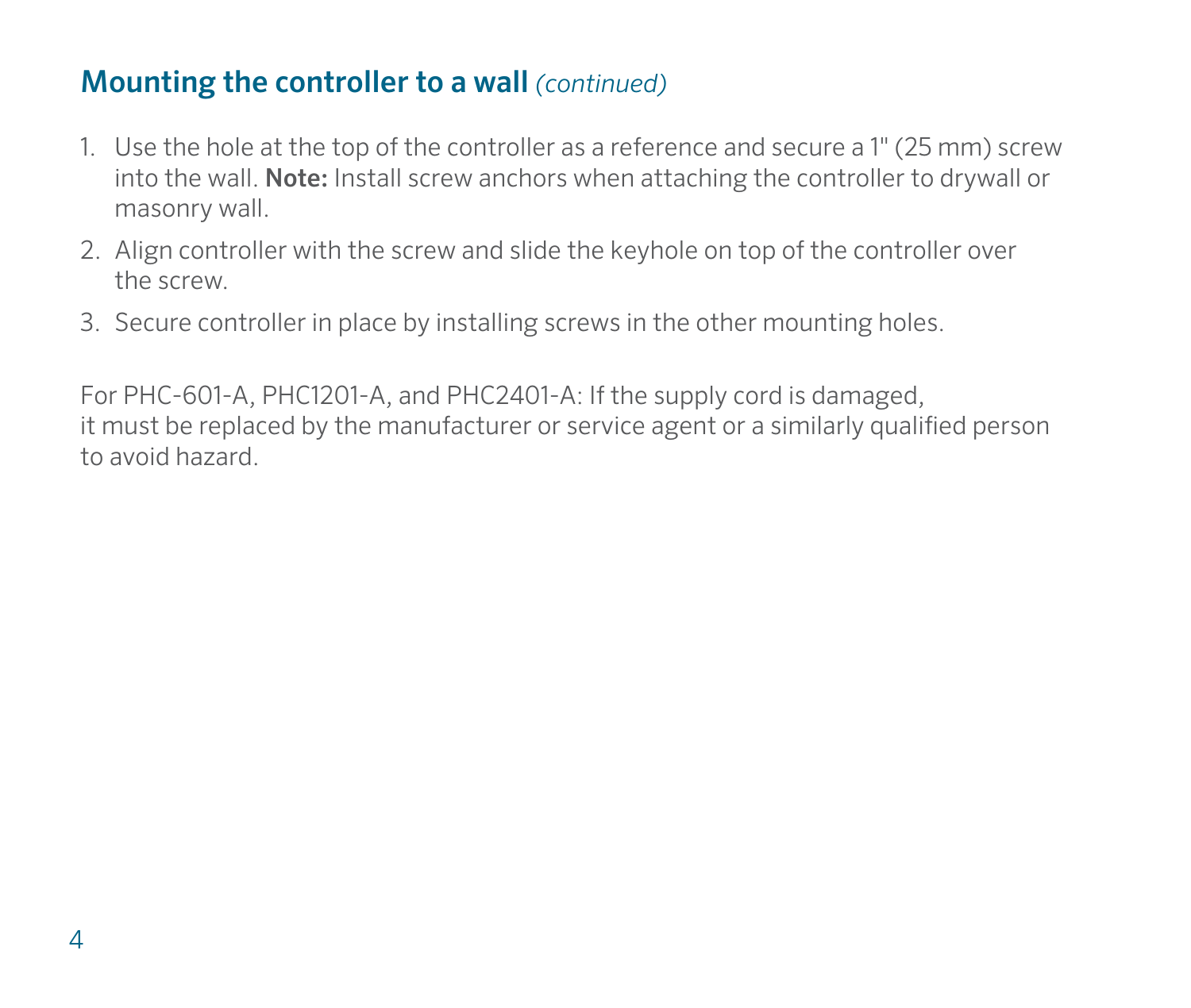### CONNECTING AC POWER

### Indoor cabinet

Route transformer cable through the hole on the bottom left side of the controller and connect one yellow wire to each of the screws marked 24AC and the green wire to GND.



Note: The indoor Pro-HC is not water or weather resistant, and must be installed indoors or in a protected area. This device is not intended for use by young children. Never let children play with this device.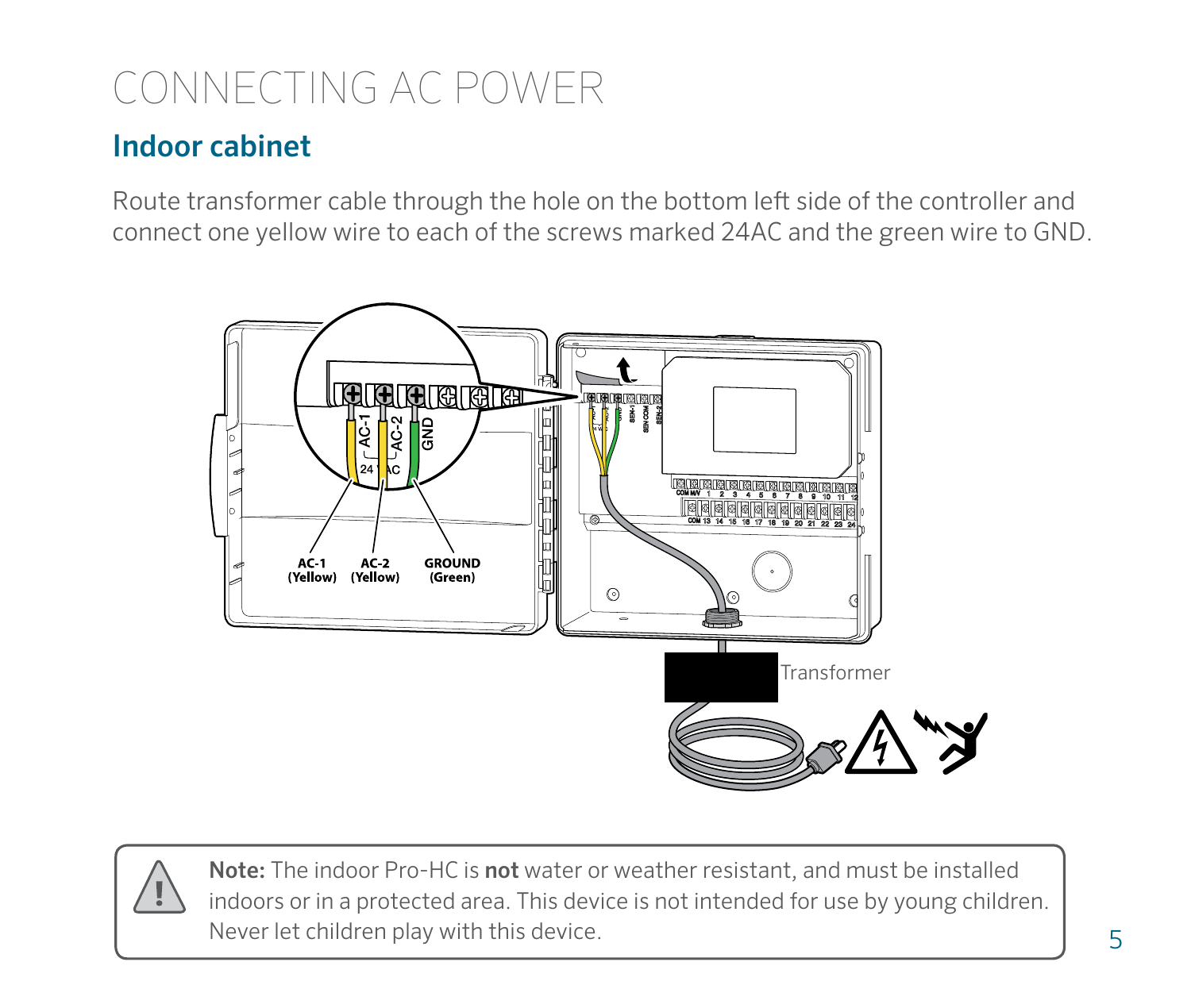### Outdoor cabinet

The outdoor model is water and weather resistant. Connecting the outdoor Pro-HC to the primary power should be done by a licensed electrician following all local codes.

- 1. Route AC power cable and conduit through the ½" (13 mm) conduit opening on the left side of the bottom of the cabinet.
- 2. Connect the wires to the transformer wires located inside the junction box. International units are supplied with a built-in terminal strip. Always use a UL listed conduit ½" (13 mm) male adapter when installing the AC wiring.
- 3. Insert the adapter into the ½" (13 mm) hole at the bottom of the controller. Attach a nut to the adapter inside the enclosure.
- 4. A battery is not required for this controller. Watering will not occur without AC power. Since this controller has non-volatile memory, the program, clock, and calendar will be retained during a power outage.



Note: To be performed by a licensed electrician only. Always use UL listed ½" (13 mm) conduit with male adapter when installing AC wiring. Pro-HC controllers are intended to be supplied AC power with an over-current protected device. Improper installation could result in shock or fire hazard. This device is not intended for use by young children. Never let children play with this device.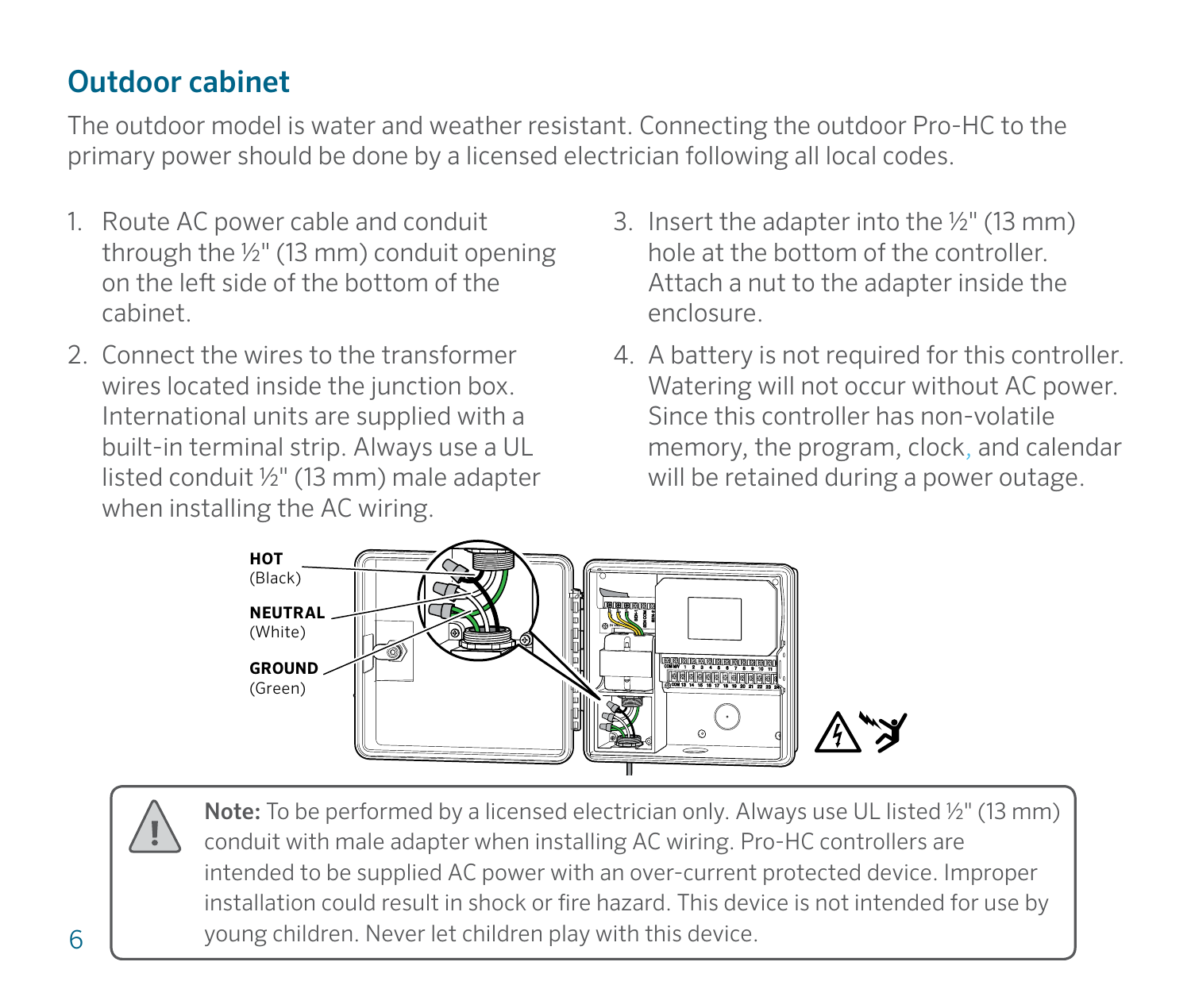# CONNECTING STATION WIRES

- 1. Route valve wires between control valve location and controller.
- 2. At valves, attach a common wire to either solenoid wire of all valves. This is most commonly a white-colored wire. Attach a separate control wire to the remaining wire of each valve. All wire splice connections should be done using waterproof connectors.
- 3. Route valve wires through the conduit and attach conduit to one of the openings on the bottom of the cabinet.
- 4. Strip ½" (13 mm) of insulation from ends of all wires. Secure the valve common wire to "COM" (Common) terminal. Attach all individual valve control wires to the appropriate station terminals.





Note: All wire connections should be done using waterproof connectors. Connect each of the other individual wires to a different colored wire. Record zones against wire color for later reference. Connect the common wire from the multicore cable (usually white) to the terminals on the controller marked COM.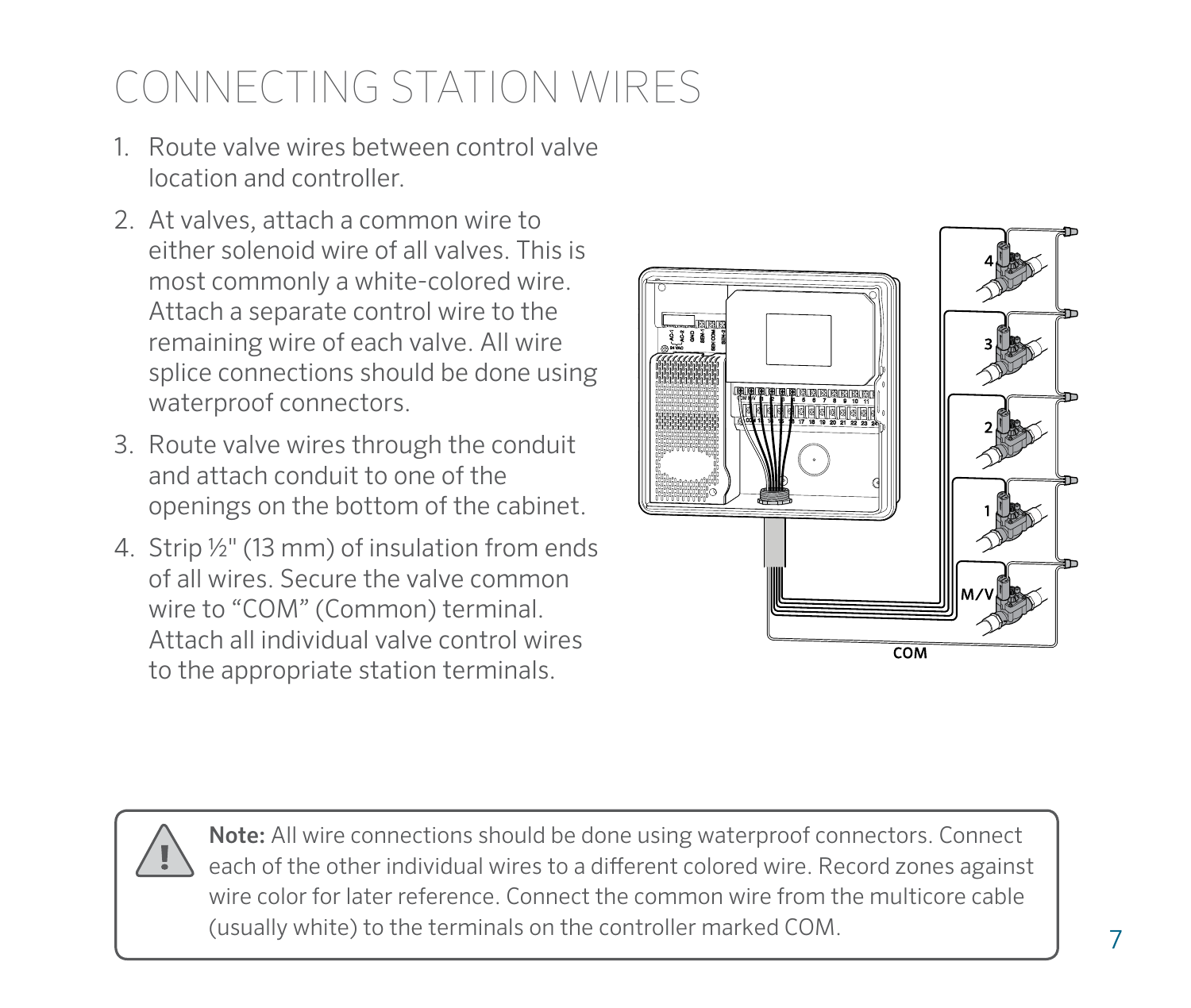# CONNECTING SENSORS OR FLOW METERS (OPTIONAL)

Pro-HC Controller supports most open/closed contact type of sensors, such as Hunter rain and soil moisture sensors.

- 1. Connect one sensor wire to COMMON on the controller.
- 2. Connect the Normally Closed or Normally Open wire from the sensor to SEN-1 or SEN-2 on the controller and configure in the Hydrawise app.

#### Wiring for standard Hydrawise 0.75" (20 mm) or 1" (25 mm) flow meters is as follows:

| <b>Flow Meter Wire</b> | Label on Controller |
|------------------------|---------------------|
| Blue                   | <b>SEN-1, SEN-2</b> |
| White                  | <b>SEN COM</b>      |
| Red                    | Not connected       |

#### Wiring for open/closed contact sensors is as follows:

| <b>Sensor Wire</b>                      | Label on Controller |
|-----------------------------------------|---------------------|
| Normally Open /<br>Normally Closed wire | <b>SEN-1, SEN-2</b> |
| Second (common) wire                    | <b>SEN COM</b>      |

For full details, refer to the instructions provided with your sensor, or flow meter.

Once you've wired your sensor, you must configure it in your Hydrawise account.

See Configuring Sensors at hydrawise.com/support for full instructions on setting up sensors.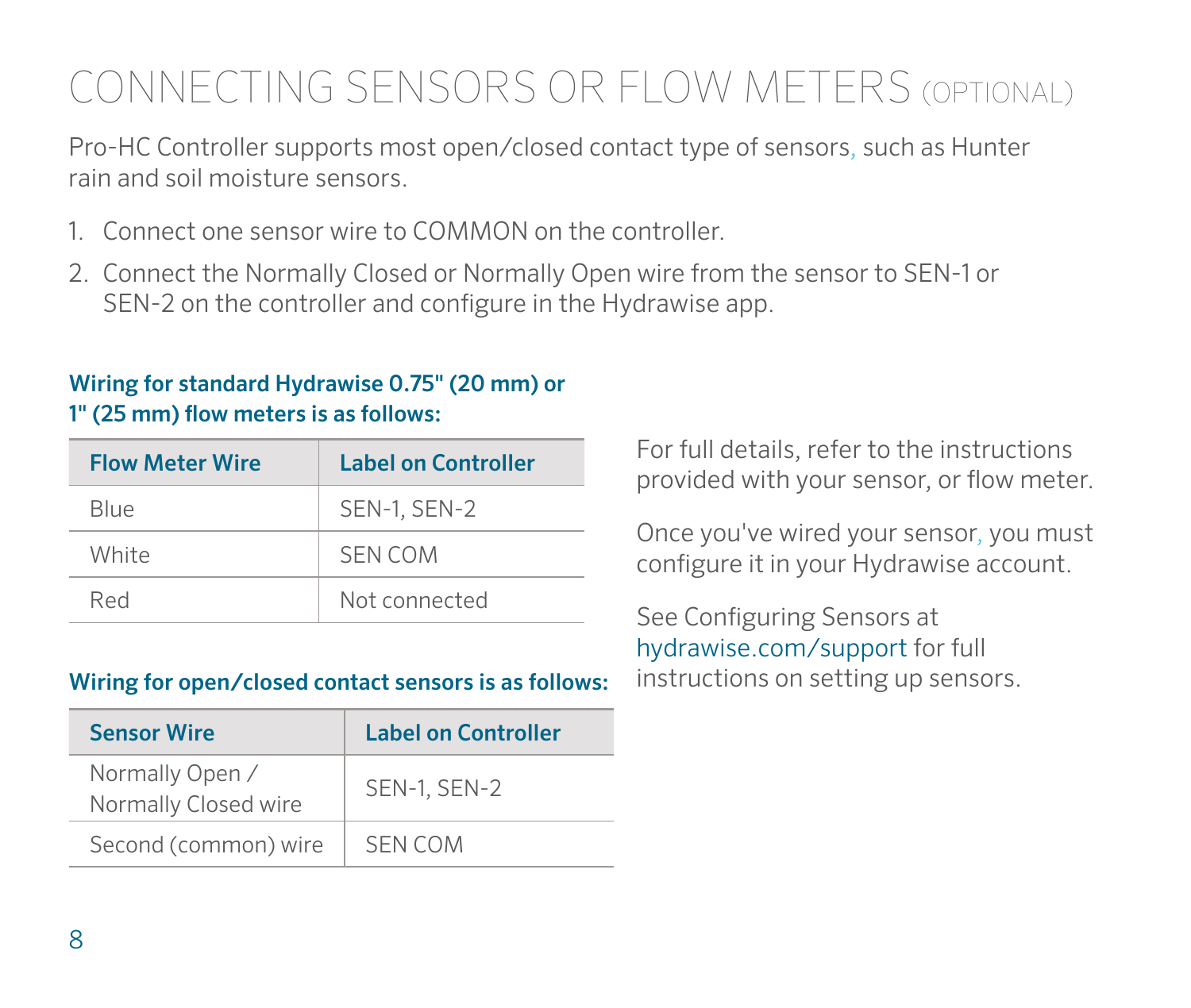# CONNECTING TO A WI-FI NETWORK

When your controller is first powered on, it will run a short wizard to connect it to your wireless router.

If you're not using the initial startup wizard, then go to the Wireless Settings section to make changes. For support, please contact hunter.direct/prohchelp.

### Using the wizard

1. Select your wireless network from the list shown on the controller display and press the **Confirm** button on screen.



Note: If your network is not listed, check if the unit is within wireless range.

2. Enter your wireless password and press the OK button on keyboard.



Note: Make sure you press the OK button after you've entered your password. Pressing the Home  $\bigcap$  or Back buttons will not save your changes.

When connecting to your wireless network, the Wi-Fi icon  $\widehat{\mathbb{R}}$  at the bottom right of the controller screen will flash. Connecting takes about 30 seconds and when successfully connected the Wi-Fi icon  $\widehat{\mathbb{R}}$  will stop flashing and stay on.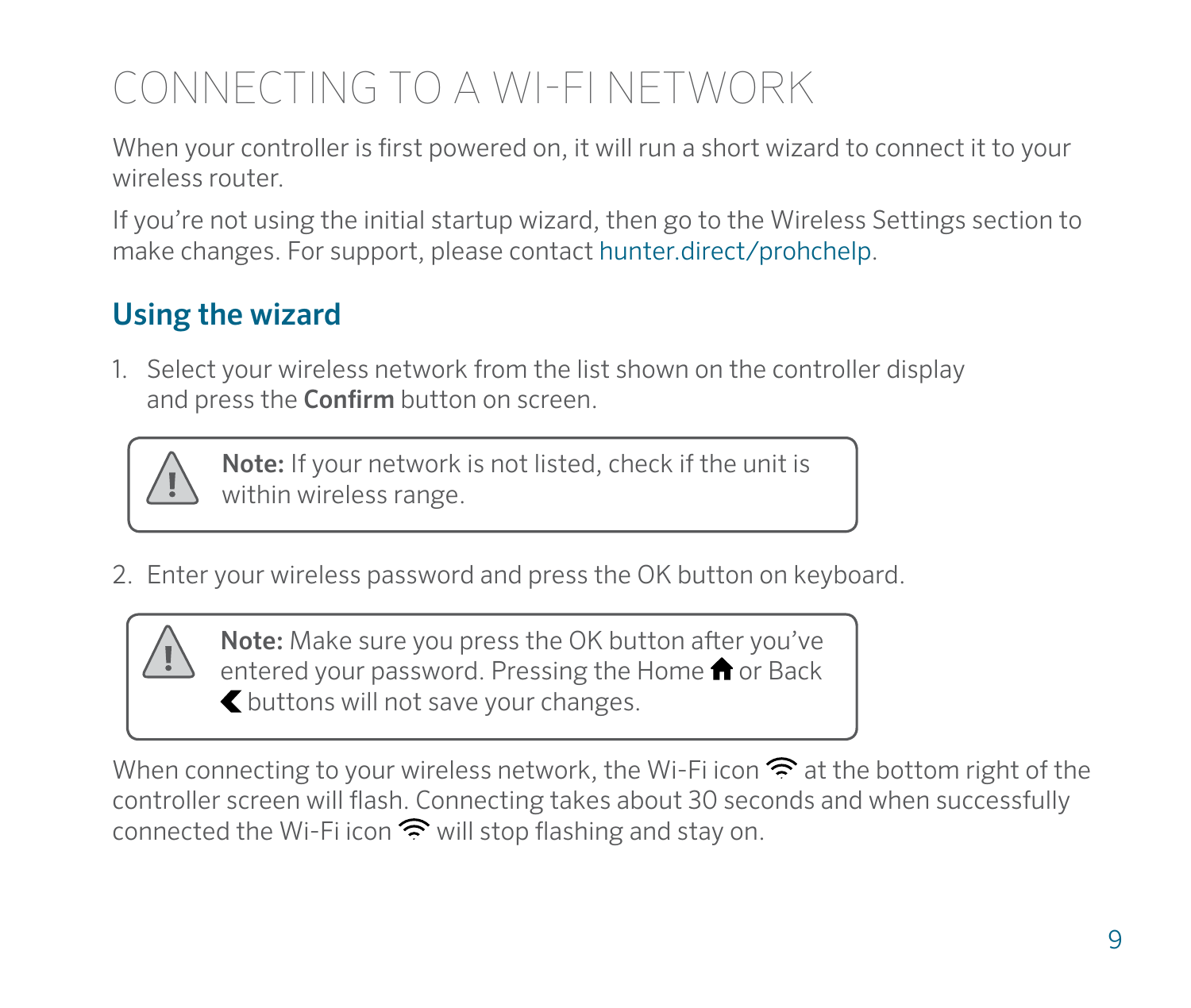# HYDRAWISE APP CONFIGURATION

To connect the Pro-HC Controller to the Hydrawise app, follow these steps and then follow the on-screen instructions.

#### Register for an Account Online

1. If you have not already done so, go to **hydrawise.com** and register for an account.

#### Log in to Your Account

2. If this is your first time logging in, you will be guided through a setup wizard to help you with initial configuration of your controller.

The owner's manual and app instructions are located here: hydrawise.com/support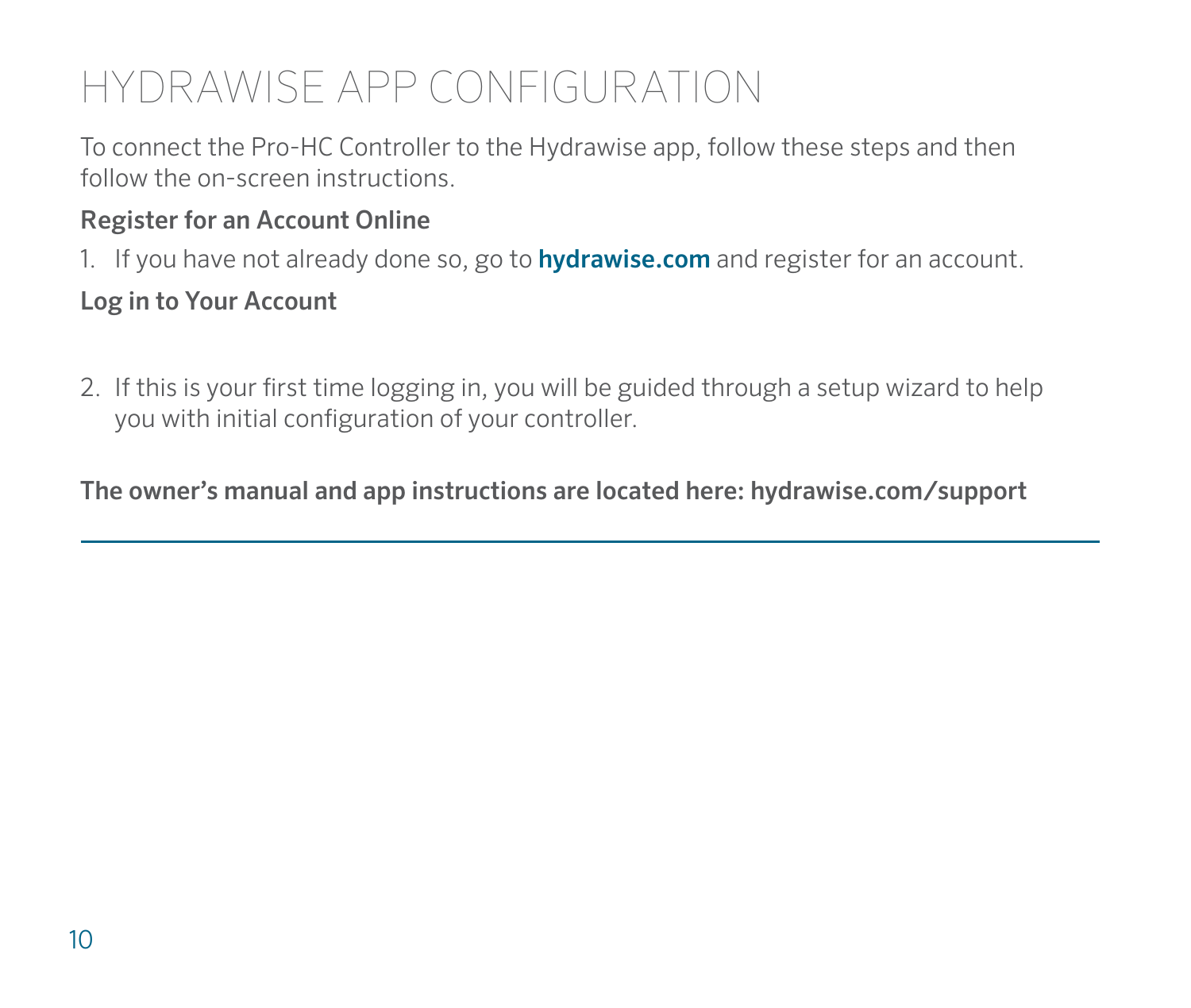#### **U.S. FCC Statement**

This equipment has been tested and found to comply with the limits for a Class B digital device, pursuant to part 15 of the FCC Rules. These limits are designed to provide reasonable protection against harmful interference in a residential installation. This equipment generates, uses and can radiate radio frequency energy, and if not installed and used in accordance with the instructions, may cause harmful interference to radio communications. However, there is no guarantee that interference will not occur in a particular installation. If this equipment does cause harmful interference to radio or television reception, which can be determined by turning the equipment off and on, the user is encouraged to try to correct the interference by one or more of the following measures:

- Reorient or relocate the receiving antenna.
- Increase the separation between the equipment and receiver.
- Connect the equipment into an outlet on a circuit different from where the receiver is connected.
- Consult the dealer or an experienced radio/TV technician for help.

To satisfy FCC RF Exposure requirements for mobile and base station transmission devices, a separation distance of 20 cm or more should be maintained between the antenna of this device and persons during operation. To ensure compliance, operation at closer than this distance is not recommended. The antenna(s) used for this transmitter must not be co-located or operating in conjunction with any other antenna or transmitter.

#### **ISED Canada Statement**

This device complies with ISED Canada license-exempt RSS standard(s). Operation is subject to the following two conditions: (1) this device may not cause interference, and (2) this device must accept any interference, including interference that may cause undesired operation of the device.